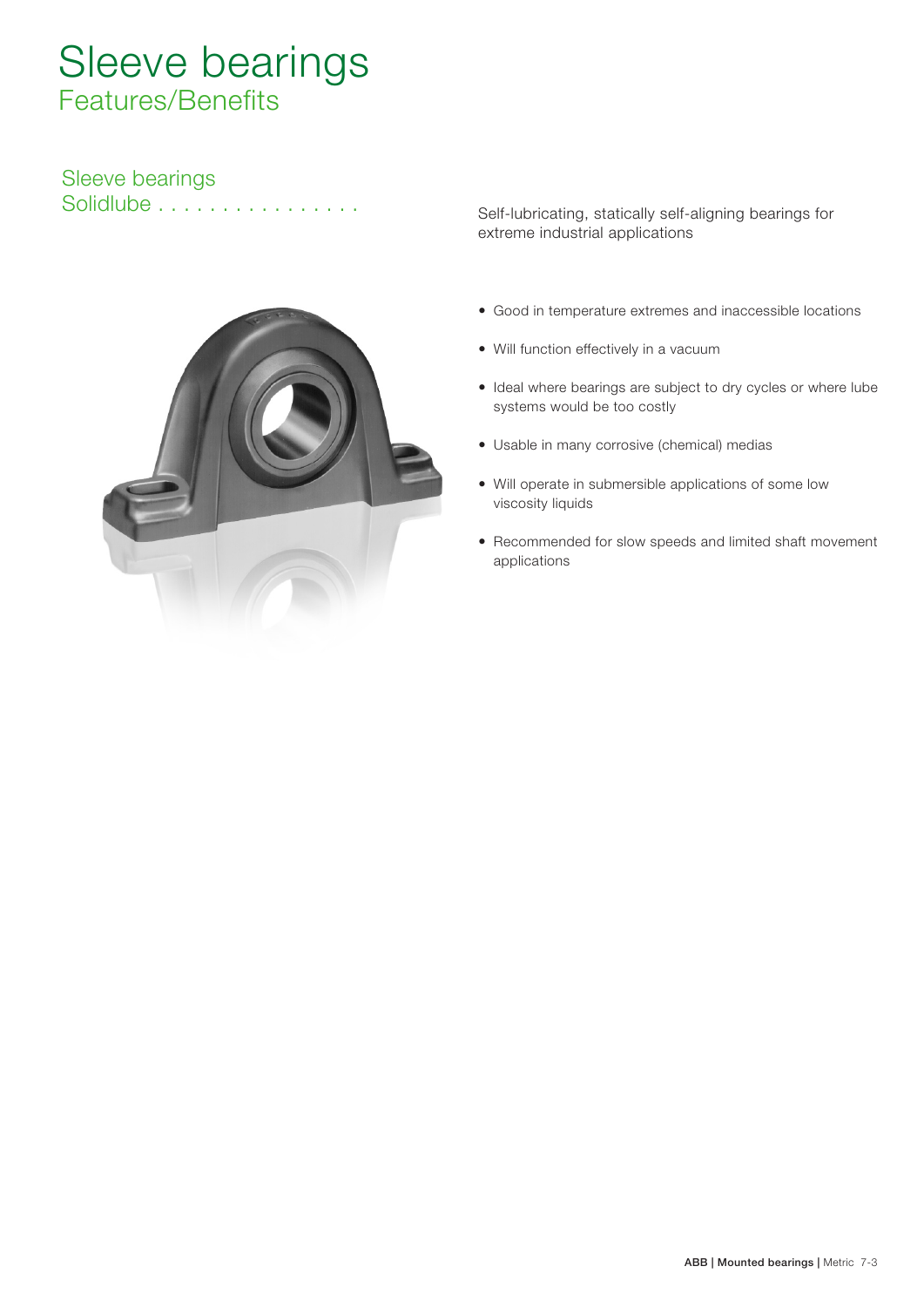## Sleeve bearings

## How to order sleeve bearings

There are two ways to specify Dodge Sleeve bearings. Most of the product offering have part numbers with listings shown throughout this catalog. Use of part numbers ensures accurate order processing.

When part numbers are not shown, the product may be specified by description or part name. This method is used when ordering units that include modifications or options. To order by description, use the nomenclature key shown on page B17-5 and add any special instructions to the end of the description for options not covered by the nomenclature.

## Solidlube

Statically self-aligning, non-galling, solid-film lubricating for temperature extremes.

- 700 series: -40° to 370°C (-40° to 700°F)
- 1000 series: -128° to -40°C (-200° to -40°F);
	- 120°C to 537°C (250° to 1,000°F)
- 800 series: -40° to 426°C (-40° to 800°F)

Also suitable for submerged and limited movement applications.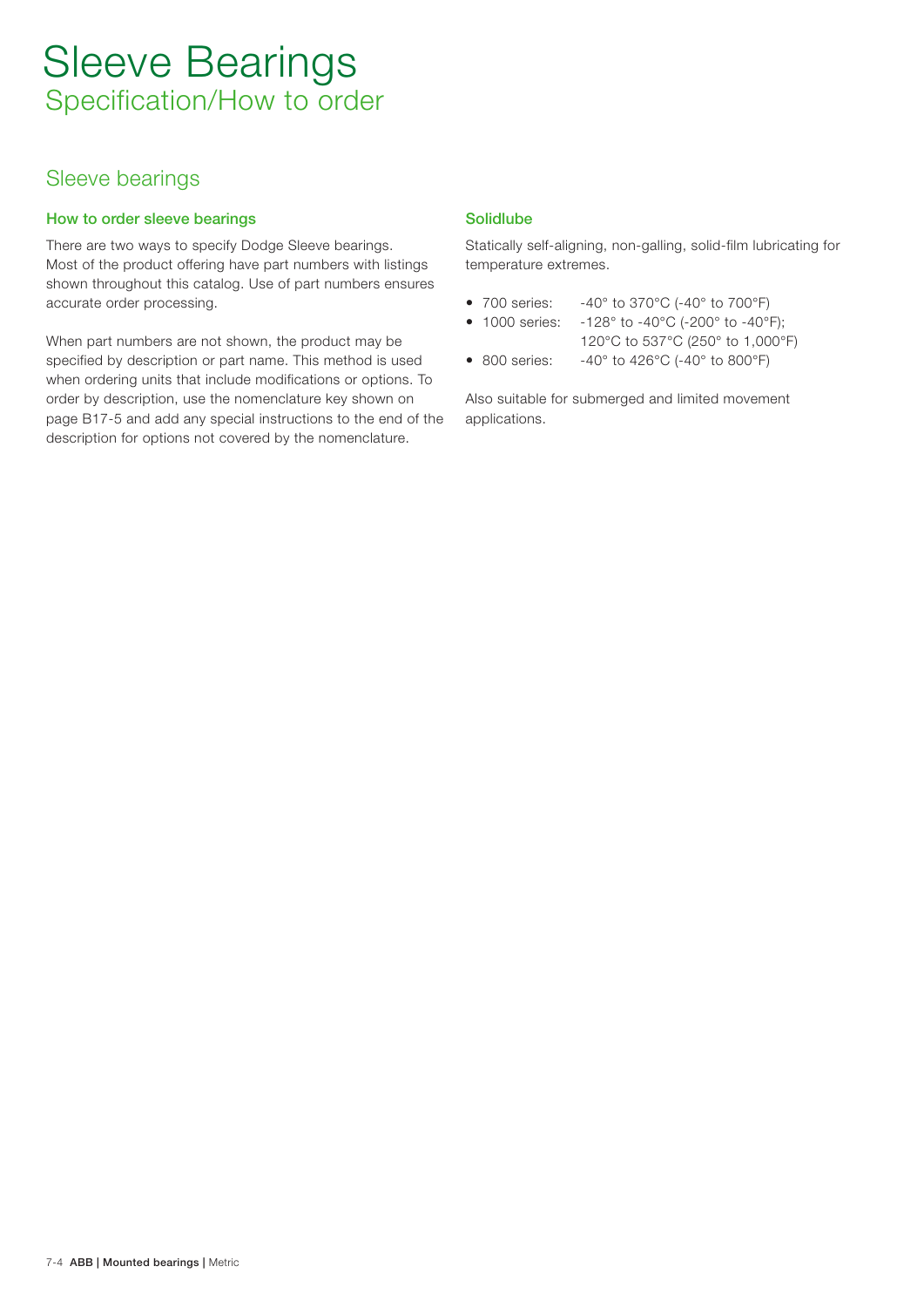# Sleeve bearings **Nomenclature**

# Sleeve bearing nomenclature

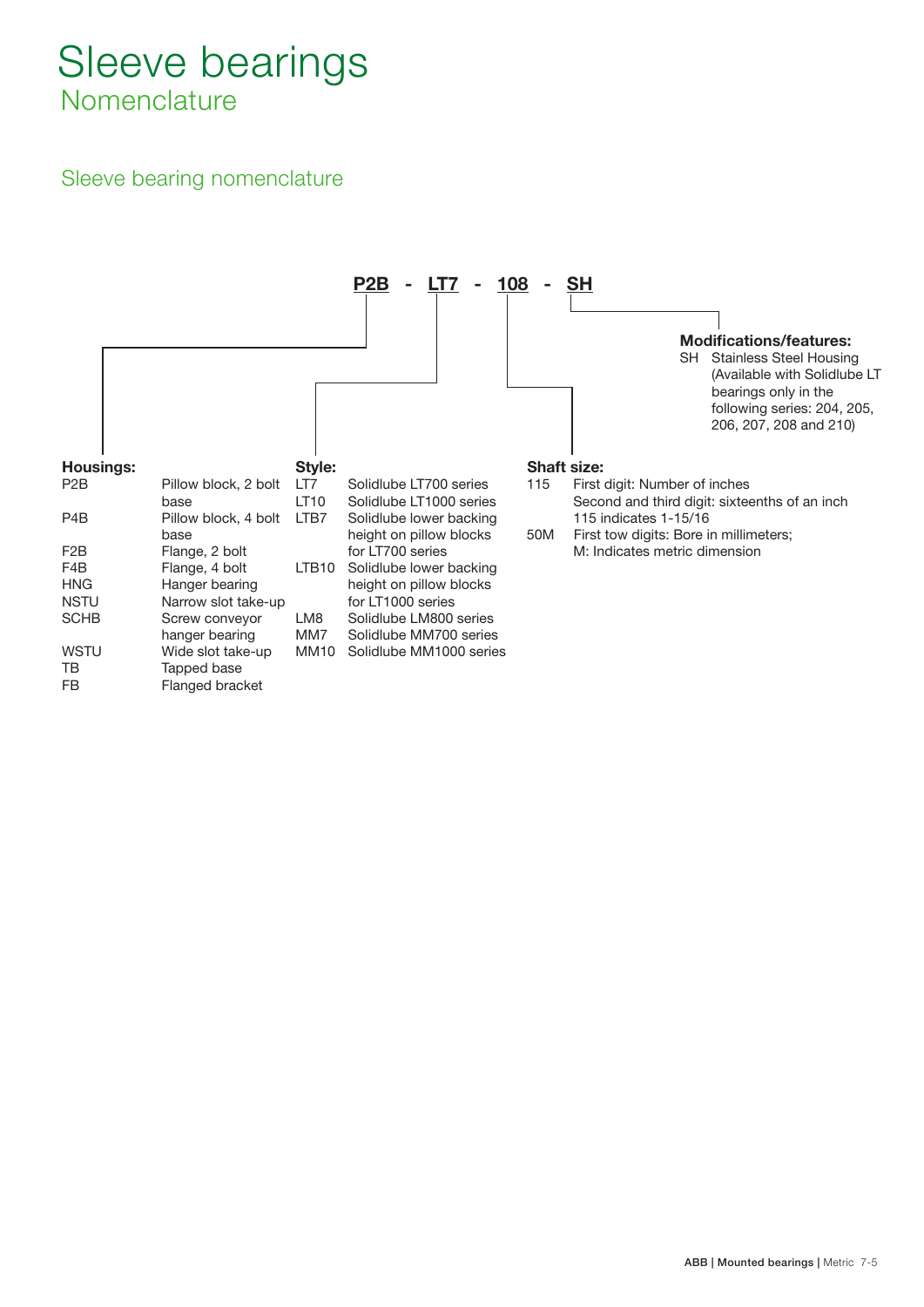# Sleeve bearings - Solidlube - Metric



## Bearing size

Select a bearing from tables for normal loads or loads in limited shaft movement applications having a radial load equal to or greater than the actual load. This simple method is all that is required for the majority of general machine applications using commercial steel shafting and operating in a dry atmosphere. (For more favorable conditions, ratings may be increased somewhat; consult factory). Shaft collars may be used for slight amounts of thrust. Generally the rule of 10% of the radial load applies. Dirty environments will reduce bearing life and should be avoided. Losses due to friction can be as high as 30% depending on speed, load, temperature and shaft material.

### **Shafting**

Commercial steel shafting is good in applications where temperatures do not exceed 370°C. However, for extended bearing life, at any temperature, the shaft should be hardened to 35 Rockwell .C . or better. Shaft finish should be 0.25 to 0.50 micrometres. A finish rougher than 0.50 micrometres will lessen bearing life. A finish smoother than Ra. 0.25 micrometres will not allow the optimum lubricant film to develop. Shaft tolerance should be +0.000/-0.051 millimeters (+0.000/-0.002 inches) for commercial steel shafting. If using other shaft materials, consult Dodge for the shaft tolerance and thermal expansion.

When commercial shafting is exposed to a corrosive media, it will oxidize. A rusty shaft will grow in the bearing, thus eliminating clearances. In this case stainless steel shafting may be used and/or provide for regularly scheduled movement of shaft. In elevated temperatures stainless grades such as 17-4, 15-5, or 13-8 are hardenable. Shafts can be spray coated with ceramic or hard chrome. This is good up to about 425°C. Check with your supplier, since these coatings can flake off when the coefficient of thermal expansion of the base material differs greatly from that of the coating.

High grade specialty shafting may be used in excess of 537°C. It may be less expensive to use sleeves of this material on more economical shafting.

## SOLIDLUBE **Bearing Operating Temperature**

### Noise or high pitched squeal

Carbon-graphite bushings can develop a high frequency vibration in resonance with the operating system to cause noise. Dampening or change of resonant frequency of the shaft is required to eliminate noise.

#### **Specials**

Solidlube bearings or bearings made from alternate bushing materials such as polymers, fibers, bronze, etc. for unusual operating and load conditions are available on a specially engineered basis by supplying the following:

- Shaft size, material and rpm.
- Normal load, shock load and frequency.
- Direction of load.
- Ambient temperature and atmospheric conditions (water, dirt, corrosive, etc.)
- Type of bearing: pillow block, flange bearing, etc.
- Housing material desired.
- Quantity.

### End closures

Ball bearing end closures are available (Page 4-102). Note: Solidlube bearings are not designed for rotating housing applications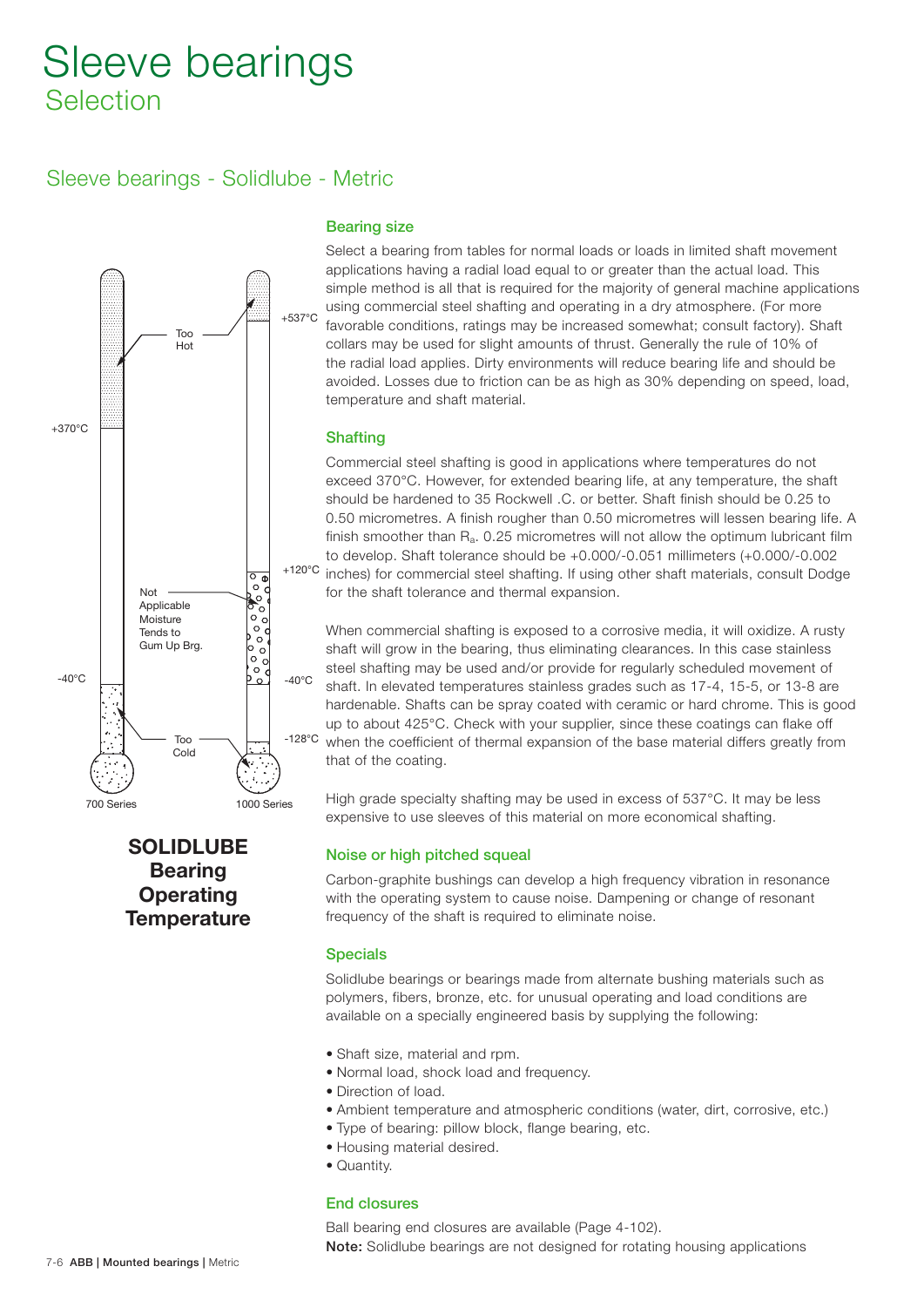## Sleeve bearings - Solidlube - metric Solidlube bearing 700 and 1000 series

#### Solidlube bearing 700 and 1000 series radial load ratings in newtons (N) normal loads

| <b>Series</b> | <b>Shaft size</b> | Radial load ratings in N (lb) at narious revolutions per minute |                 |                 |                |                |                |               |               |               |               |               |               |
|---------------|-------------------|-----------------------------------------------------------------|-----------------|-----------------|----------------|----------------|----------------|---------------|---------------|---------------|---------------|---------------|---------------|
|               |                   | 10                                                              | 25              | 50              | 75             | 100            | 150            | 200           | 250           | 300           | 350           | 400           | 450           |
| 204           | 20mm              | 2490<br>(560)                                                   | 2490<br>(560)   | 2490<br>(560)   | 2490<br>(560)  | 2490<br>(560)  | 1690<br>(380)  | 1270<br>(286) | 1020<br>(229) | 840<br>189)   | 730<br>(164)  | 640<br>(144)  | 560<br>(126)  |
| 205           | 25mm              | 3340<br>(751)                                                   | 3340<br>(751)   | 3340<br>(751)   | 3340<br>(751)  | 2710<br>(609)  | 1800<br>(405)  | 1400<br>(315) | 1090<br>(245) | 910<br>(205)  | 780<br>(175)  | 690<br>(155)  | 580<br>(130)  |
| 206           | 30mm              | 4670<br>(1050)                                                  | 4670<br>(1050)  | 4670<br>(1050)  | 4040<br>(908)  | 3020<br>(679)  | 2000<br>(450)  | 1510<br>(339) | 1200<br>(270) | 1000<br>(225) | 840<br>(189)  | 760<br>(171)  | 670<br>151)   |
| 207           | 35mm              | 7160<br>(1610)                                                  | 7160<br>(1610)  | 7160<br>(1610)  | 5070<br>(1140) | 3800<br>(854)  | 2540<br>(571)  | 1910<br>(429) | 1510<br>(339) | 1240<br>(279) | 1090<br>(245) | 960<br>(216)  | 840<br>(189)  |
| 209           | 40mm, 45mm        | 8800<br>(1978)                                                  | 8800<br>(1978)  | 7960<br>(1789)  | 5290<br>(1189) | 3980<br>(895)  | 2650<br>(596)  | 1960<br>(441) | 1740<br>(391) | 1310<br>(295) | 1130<br>(254) | 980(<br>220)  | 890<br>(200)  |
| 210           | 50 <sub>mm</sub>  | 10500<br>(2361)                                                 | 10500<br>(2361) | 8270<br>(1859)  | 5520<br>(1241) | 4140<br>(931)  | 2760<br>(620)  | 2070<br>(465) | 1650<br>(371) | 1380<br>(310) | 1180<br>(265) | 1040<br>(234) | 910<br>(205)  |
| 212           | 60mm              | 16700<br>(3754)                                                 | 16700<br>(3754) | 10500<br>(2361) | 7030<br>(1580) | 5250<br>(1180) | 3540<br>(796)  | 2620<br>(589) | 2110<br>(474) | 1730<br>(389) | 1510<br>(339) | 1310<br>(295) | 1180<br>(265) |
| 215           | 70mm, 75mm        | 26500<br>(5957)                                                 | 26500<br>(5957) | 13900<br>(3125) | 9200<br>(2068) | 6940<br>(1560) | 4630<br>(1041) | 3470<br>(780) | 2780<br>(625) | 2290<br>(515) | 1980<br>(445) | 1740<br>(391) | 1540<br>(346) |

| Series | Shaft size       | Radial load ratings in newtons at various revolutions per minute |               |               |              |              |              |             |             |             |             |             |             |             |
|--------|------------------|------------------------------------------------------------------|---------------|---------------|--------------|--------------|--------------|-------------|-------------|-------------|-------------|-------------|-------------|-------------|
|        |                  | 500                                                              | 550           | 600           | 700          | 800          | 900          | 1000        | 1100        | 1300        | 1600        | 1900        | 2200        | 2500        |
| 204    | 20mm             | 490<br>(110)                                                     | 470<br>(106)  | 430<br>(97)   | 360<br>(81)  | 320<br>(72)  | 200<br>(45)  | 250<br>(56) | 230<br>(52) | 200<br>(45) | 160<br>(36) | 130<br>(29) | 120<br>(27) | 100<br>(22) |
| 205    | 25mm             | 530<br>(119)                                                     | 490<br>(110)  | 470<br>(106)  | 400<br>(90)  | 360<br>(81)  | 310<br>(70)  | 270<br>(61) | 240<br>(54) | 210<br>(47) | 170<br>(38) | 140<br>(31) |             |             |
| 206    | 30mm             | 600<br>(135)                                                     | 560<br>(126)  | 510<br>(115)  | 430<br>(97)  | 380<br>(85)  | 330<br>(74)  | 300<br>(67) | 280<br>(63) | 190<br>(43) | 190<br>(43) |             |             |             |
| 207    | 35mm             | 760<br>(171)                                                     | 690<br>(155)  | 640<br>(144)  | 530<br>(119) | 470<br>(106) | 420<br>(94)  | 380<br>(85) | 350<br>(79) | 300<br>(67) |             |             |             |             |
| 209    | 40mm, 45mm       | 800<br>(180)                                                     | 730<br>(164)  | 670<br>(151)  | 580<br>(130) | 490<br>(110) | 440<br>(99)  | 400<br>(90) | 360<br>(81) |             |             |             |             |             |
| 210    | 50mm             | 820<br>(184)                                                     | 760<br>(171)  | 690<br>(155)  | 600<br>(135) | 510<br>(115) | 470<br>(106) |             |             |             |             |             |             |             |
| 212    | 60 <sub>mm</sub> | 1040<br>(234)                                                    | 960<br>(216)  | 870<br>(196)  | 760<br>(171) |              |              |             |             |             |             |             |             |             |
| 215    | 70mm, 75mm       | 1530<br>(344)                                                    | 1400<br>(315) | 1290<br>(290) |              |              |              |             |             |             |             |             |             |             |

Note: The above ratings apply to all base loaded pillow blocks, all cylindrical units an flange type bearings (up to 370°C). For flange bearings operating at temperatures above 370°C, cap and side loading of pillow blocks, please consult

your local ABB office for assistance. For operation speeds below heavy line, use LT1000 and/or hardened shaft.

Unless specified, dimensions are in mm for metric parts and inches for non-metric parts.

Note: Dimensions are in MM (in)

#### Solidlube bearings

#### 700 series and 1000 series

Radial load ratings in newtons (N)

(Limited shaft movement applications) ▲

|               |                  | Max. radial load, N (lb) | Max.                   |                          |
|---------------|------------------|--------------------------|------------------------|--------------------------|
| <b>Series</b> | Shaft size       | <b>Base</b><br>loaded    | Cap or side<br>loading | thrust<br>load, $N$ (lb) |
| 204           | 20 <sub>mm</sub> | 4890 (1099)              | 3450 (776)             | 250 (56)                 |
| 205           | 25 <sub>mm</sub> | 6670 (1499)              | 3540 (796)             | 330 (74)                 |
| 206           | 30 <sub>mm</sub> | 9340 (2100)              | 3650 (821)             | 470 (106)                |
| 207           | 35 <sub>mm</sub> | 14200 (3192)             | 7600 (1709)            | 720 (162)                |
| 209           | 40mm, 45mm       | 17800 (4002)             | 8470 (1904)            | 880 (198)                |
| 210           | 50 <sub>mm</sub> | 20900 (4699)             | 8540 (1920)            | 1050 (236)               |
| 212           | 60mm             | 33400 (7509)             | 10500 (2361)           | 1670 (375)               |
| 215           | 70mm. 75mm       | 53400 (12005)            | 18500 (4159)           | 2660 (598)               |

 $\triangle$  Use only when shaft movement is Limited to approx.  $\pm$  90°

Movement is infrequent as opposed to continuous and maximum bearing temperature is 370ºC. Unless specified, dimensions are in mm for metric parts and inches for non-metric parts. Note: Dimensions are in MM (in)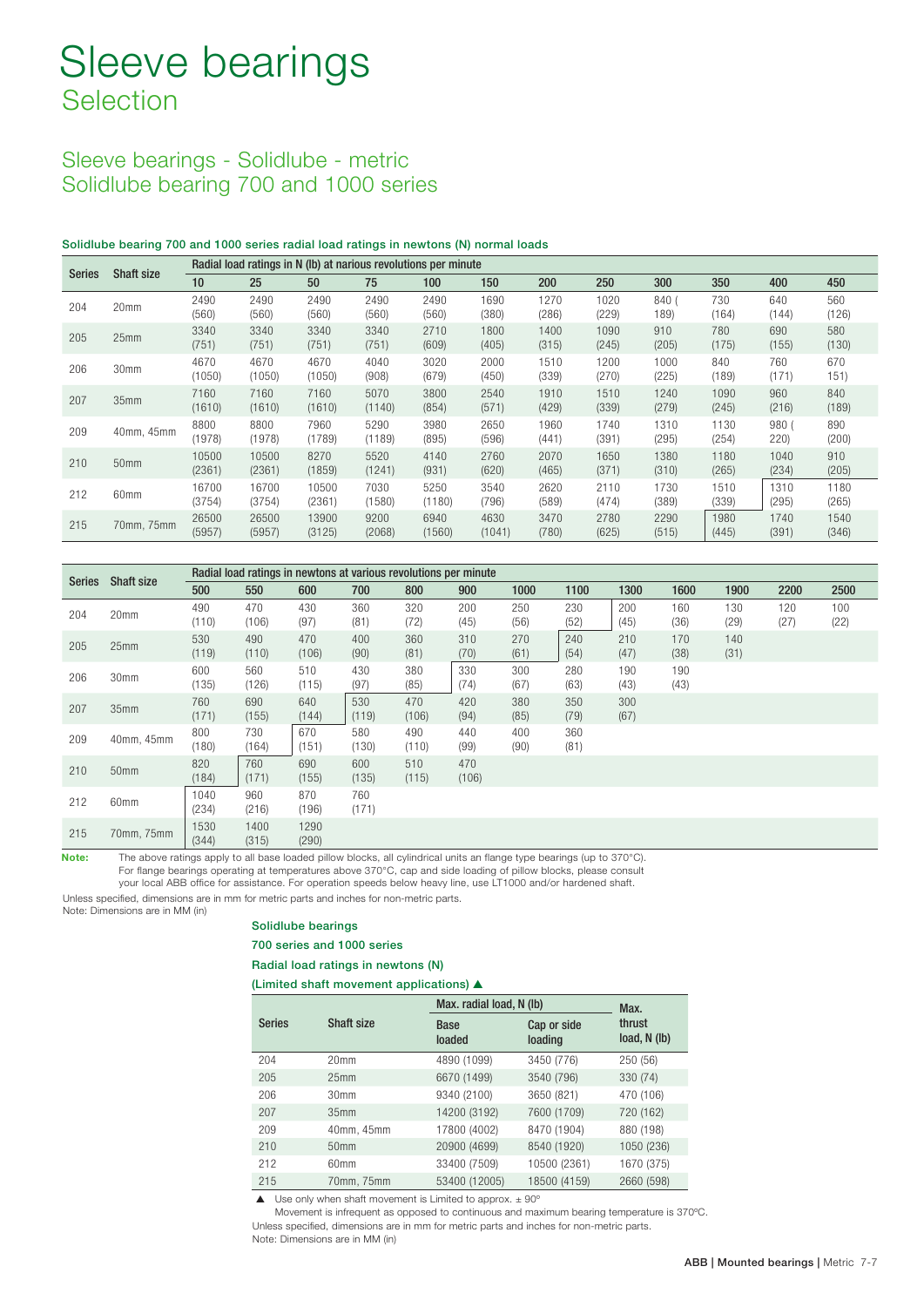# Sleeve bearings - Solidlube - Inch



## SOLIDLUBE **Bearing Operating Temperature**

## Bearing size

Select a bearing from tables for normal loads or loads in limited shaft movement applications having a radial load equal to or greater than the actual load. This simple method is all that is required for the majority of general machine applications using commercial steel shafting and operating in a dry atmosphere. (For more favorable conditions, ratings may be increased somewhat; consult factory). Shaft collars may be used for slight amounts of thrust. Generally the rule of 10% of the radial load applies. Dirty environments will reduce bearing life and should be avoided. Losses due to friction can be as high as 30% depending on speed, lead, temperature and shaft material.

## **Shafting**

Commercial steel shafting is good in applications where temperatures do not exceed 371°C (700°F). However, for extended bearing life, at any temperature, the shaft should be hardened to 35 Rockwell .C . or better. Shaft finish should be .00025 to .0005mm (10 to 20 micro-inches). A finish rougher than 0.0005mm (20µ) will lessen bearing life. A finish smoother than 0.00025 (10) will not allow the optimum lubricant film to develop. Shaft tolerance should be +0.0001 to 0.05 (+.000/-.002) for commercial steel shafting. If using other shaft materials, consult Dodge for the shaft tolerance and thermal expansion.

When commercial shafting is exposed to a corrosive media, it will oxidize. A rusty shaft will grow in the bearing, thus eliminating clearances. In this case stainless steel shafting may be used and/or provide for regularly scheduled movement of shaft. In elevated temperatures stainless grades such as 17-4, 15-5, or 13-8 are hardenable. Shafts can be spray coated with ceramic or hard chrome. This is good up to about 426°C (800°F). Check with your supplier, since these coatings can flake off when the coefficient of thermal expansion of the base material differs greatly from that of the coating.

High grade specialty shafting may be used in excess of 537°C (1000°F). It may be less expensive to use sleeves of this material on more economical shafting.

### Noise or high pitched squeal

Carbon-graphite bushings can develop a high frequency vibration in resonance with the operating system to cause noise. Dampening or change of resonant frequency of the shaft is required to eliminate noise.

### **Specials**

Solidlube bearings or bearings made from alternate bushing materials such as polymers, fibers, bronze, etc. for unusual operating and load conditions are available on a specially engineered basis by supplying the following:

- Shaft size, material and rpm.
- Normal load, shock load and frequency.
- Direction of load.
- Ambient temperature and atmospheric conditions (water, dirt, corrosive, etc.)
- Type of bearing: pillow block, flange bearing, etc.
- Housing material desired.
- Quantity.

## End covers

Ball bearing end covers are available (4-102). Note: Solidlube bearings are not designed for rotating housing applications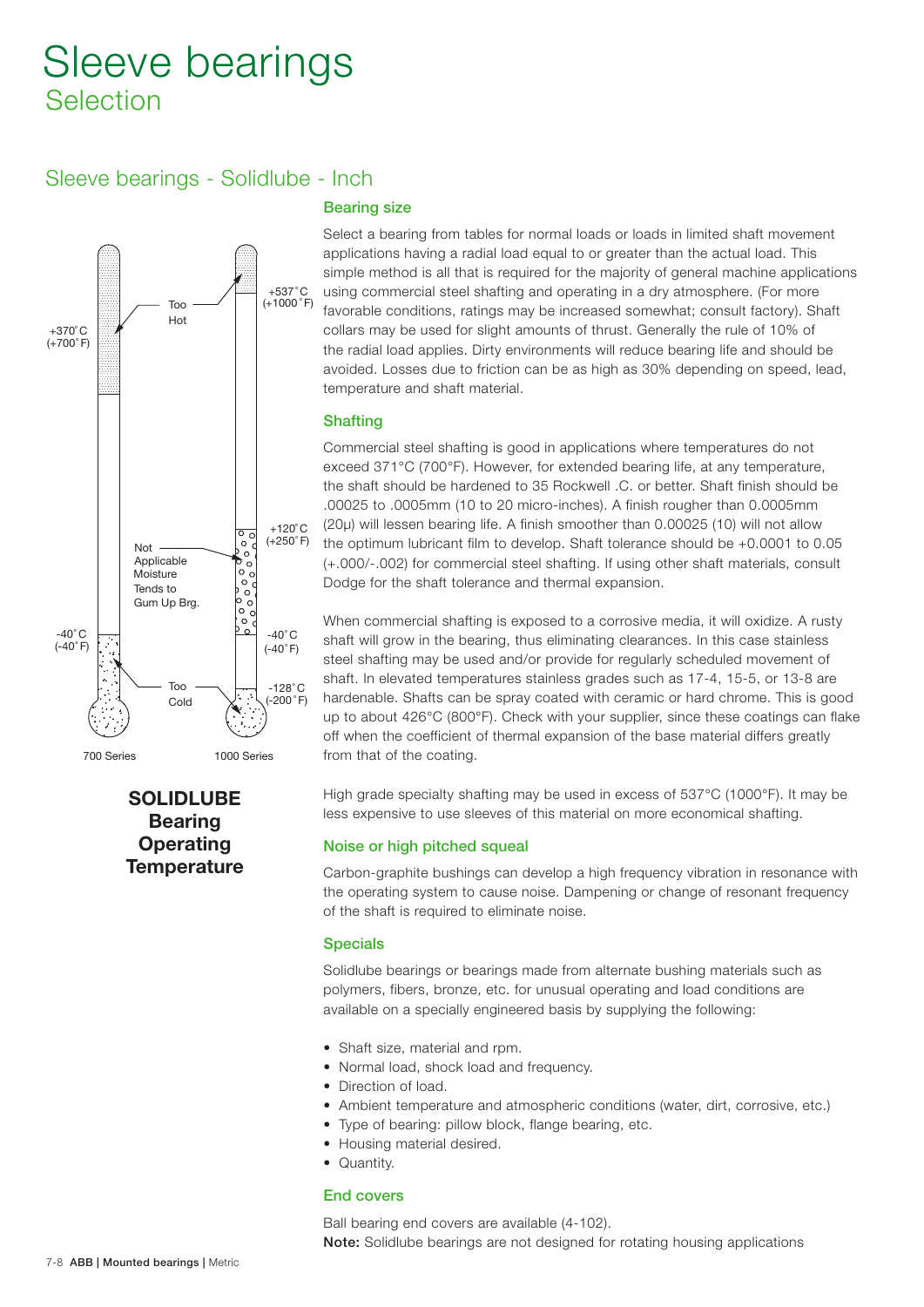## Sleeve bearings - Solidlube - inch Solidlube 700, 1000 and 800 series

Solidlube bearing 700 and 1000 series radial load ratings in pounds (normal loads)

| <b>Shaft size</b>                                 |               | Radial load ratings in N (lb) at various revolutions per minute |                |                  |               |             |                |             |            |            |            |            |
|---------------------------------------------------|---------------|-----------------------------------------------------------------|----------------|------------------|---------------|-------------|----------------|-------------|------------|------------|------------|------------|
|                                                   | Up to 10      | 25                                                              | 50             | 75               | 100           | 150         | 200            | 250         | 300        | 350        | 400        | 450        |
| 3/4                                               | 2491 (560)    | 2491 (560)                                                      | 2491 (560)     | 2491 (560)       | 2491 (560)    | 1690 (380)  | 1268 (285)     | 1023 (230)  | 845 (190)  | 734 (165)  | 645 (145)  | 556 (125)  |
| 7/8, 15/16, 1                                     | 3336 (750)    | 3336 (750)                                                      | 3336 (750)     | 3336 (750)       | 2713 (610)    | 1802 (405)  | 1401 (315)     | 1090 (245)  | 912 (205)  | 778 (175)  | 689 (155)  | 578 (130)  |
| $1 - 1/8$ , $1 - 3/16$                            | 4671 (1050)   | 4671 (1050)                                                     | 4671 (1050)    | 4039 (908)       | 3025 (680)    | 2002 (450)  | 1512 (340)     | 1201 (270)  | 1001 (225) | 845 (190)  | 756 (170)  | 667 (150)  |
| $1 - 1/4$ , $1 - 3/8$ ,<br>$1 - 7/16$ , $1 - 1/2$ | 7162 (1610)   | 7162 (1610)                                                     | 7162 (1610)    | 5071 (1140)      | 3803 (855)    | 2535 (570)  | 1913 (430)     | 1512 (340)  | 1246 (280) | 1090 (245) | 956 (215)  | 845 (190)  |
| 1-11/16, 1-3/4                                    | 8807 (1980)   | 8807 (1980)                                                     | 7962 (1790)    | 5293 (1<br>1190) | 3981<br>(895) | 2647 (595)  | 1957 (440)     | 1735 (390)  | 1312 (295) | 1134 (255) | 979 (220)  | 890 (200)  |
| $1-15/16, 2$                                      | 10498 (2360)  | 10498 (2360)                                                    | 8274 (1860)    | 5516 (1240)      | 4137 (930)    | 2758 (620)  | 2068 (465)     | 1646 (370)  | 1379 (310) | 1179 (265) | 1045 (235) | 912(205)   |
| $2 - 3/16$                                        | 12766 (2870)  | 12766 (2870)                                                    | (2010)<br>8941 | 5961 (1340)      | 4448 (1000)   | 2980 (670)  | 2224 (500)     | 1779 (400)  | 1490 (335) | 1268 (285) | 1112 (250) | 1001 (225) |
| $2 - 7/16$ , $2 - 1/2$                            | 16725 (3760)  | 16725 (3760)                                                    | 10498 (2360)   | 7028 (1580)      | 5249 (1180)   | 3536 (795)  | 2624 (590)     | 2113 (475)  | 1735 (390) | 1512 (340) | 1312 (295) | 1179 (265) |
| $2 - 15/16$ , 3                                   | 26556 (5970)  | 26556 (5970)                                                    | 13878 (3120)   | 9208 (2070)      | 6939 (1560)   | 4626 (1040) | 3470 (780)     | 2780 (625)  | 2291 (515) | 1979 (445) | 1735 (390) | 1535 (345) |
| $3 - 7/16$ , $3 - 1/2$                            | 40479 (9100)  | 35630 (8010)                                                    | 17793 (4000)   | 11877 (2670)     | 8896 (2000)   | 5961 (1340) | 4448 (1000)    | 3559 (800)  | 2980 (670) | 2535 (570) | 2224 (500) | 1979 (445) |
| $3-15/16, 4$                                      | 52489 (11800) | 40746 (9160)                                                    | 20417 (4590)   | 13612 (3060)     | 10186 (2290)  | 6806 (1530) | 5115 (1150)    | 4137 (930)  | 3403 (765) | 2958 (665) | 2558 (575) | 2269 (510) |
| 4-7/16, 4-1/2                                     | 67613 (15200) | 45817 (10300)                                                   | 22908 (5150)   | 15302 (3440)     | 11476 (2580)  | 7651 (1720) | 5738 (1290)    | 4582 (1030) | 3825 (860) | 3292 (740) | 2869 (645) |            |
| $4 - 15/16, 5$                                    |               | 81847 (18400) 50710 (11400)                                     | 25399 (5710)   | 16948 (3810)     | 12722 (2860)  | 8496 (1910) | 6361<br>(1430) | 5071 (1140) | 4248 (955) | 3625 (815) |            |            |

| Shaft size                                        | 500        | 550        | 600        | 700       | 800       | 900       | 1000     | 1100     | 1300     | 1600     | 1900     | 2200     | 2500    |
|---------------------------------------------------|------------|------------|------------|-----------|-----------|-----------|----------|----------|----------|----------|----------|----------|---------|
| 3/4                                               | 489 (110)  | 467 (105)  | 427 (96)   | 365 (82)  | 320 (72)  | 285 (64)  | 254 (57) | 231 (52) | 196 (44) | 156 (35) | 133 (30) | 116 (26) | 98 (22) |
| 7/8, 15/16, 1                                     | 534 (120)  | 489 (110)  | 467 (105)  | 400 (90)  | 356 (80)  | 311 (70)  | 267 (60) | 240 (54) | 209 (47) | 169 (38) | 142 (32) |          |         |
| $1 - 1/8$ , $1 - 3/16$                            | 601 (135)  | 556 (125)  | 512(115)   | 431 (97)  | 378 (85)  | 334 (75)  | 302 (68) | 276 (62) | 187 (42) | 187 (42) |          |          |         |
| $1 - 1/4$ , $1 - 3/8$ ,<br>$1 - 7/16$ , $1 - 1/2$ | 756 (170)  | 689 (155)  | 645 (145)  | 534 (120) | 467 (105) | 423 (95)  | 383 (86) | 347 (78) | 294 (66) |          |          |          |         |
| $1-11/16$ , $1-3/4$                               | 801 (180)  | 734 (165)  | 667(150)   | 578 (130) | 489 (110) | 440 (99)  | 396 (89) | 360(81)  |          |          |          |          |         |
| $1-15/16, 2$                                      | 823 (185)  | 756 (170)  | 689 (155)  | 601 (135) | 512 (115) | 467 (105) |          |          |          |          |          |          |         |
| $2 - 3/16$                                        | 890 (200)  | 801 (180)  | 734 (165)  | 645 (145) | 556 (125) |           |          |          |          |          |          |          |         |
| $2 - 7/16$ , $2 - 1/2$                            | 1045 (235) | 956 (215)  | 867 (195)  | 756 (170) |           |           |          |          |          |          |          |          |         |
| $2 - 15/16$ , 3                                   | 1535 (345) | 1401 (315) | 1290 (290) |           |           |           |          |          |          |          |          |          |         |
| $3 - 7/16$ , $3 - 1/2$                            | 1779 (400) | 1624 (365) |            |           |           |           |          |          |          |          |          |          |         |

Note: The above ratings apply to all base loaded pillow blocks, all cylindrical units and flange type bearings (up to 371°C). For flange bearings operating at temperatures above 372°C, cap and side loading of pillow blocks please consult your local ABB office

for assistance. For operations speeds below heave line, use LT1000 and/or hardened shaft.

#### Solidlube bearing corrosion (chemical) resistance

| Type of        |                                                                   | <b>Bearing series</b> |          |  |  |
|----------------|-------------------------------------------------------------------|-----------------------|----------|--|--|
| chemical       | <b>Chemical</b>                                                   | <b>LM800</b><br>700   | 1000     |  |  |
|                | Mineral (Non-oxidizing)                                           | $\star$               | *        |  |  |
| Acids and      | Mineral (Oxidizing)                                               | П                     | $\star$  |  |  |
| acidic         | Inorganic Salts (Acid forming)                                    | $\star$               | $^\star$ |  |  |
| solutions      | Organic (Strong)                                                  | $\star$               | $\star$  |  |  |
|                | Organic (Weak) pH 3-7                                             | $\star$               | $^\star$ |  |  |
|                | Organic salts (Acid forming)                                      | $\star$               | $\star$  |  |  |
|                | Mineral (Non-oxidizing)                                           | $\star$               | $\star$  |  |  |
| Alkalis (Bases | Mineral (Oxidizing)                                               | ▲                     | $\star$  |  |  |
| & alkaline     | Inorganic salts (Base forming)                                    | $\star$               | $\star$  |  |  |
| solutions)     | Organic (Strong)                                                  | $\star$               | $\star$  |  |  |
|                | Weak organic bases pH 7-11                                        | $\star$               | ★        |  |  |
|                | Acid                                                              | $\star$               | $\star$  |  |  |
|                | Alkaline (base)                                                   | $\star$               | ★        |  |  |
|                | Anhydrous (dew point below -30°F)                                 | $\blacktriangle$      | ▲        |  |  |
| Gases          | Cyrogenic (Liquefied)                                             | ٠                     | ▲        |  |  |
|                | Inert                                                             | $\star$               | $\star$  |  |  |
|                | Oxidizing                                                         | ٠                     |          |  |  |
|                | Reducing                                                          | $\star$               | $\star$  |  |  |
|                | Acid salts                                                        |                       |          |  |  |
|                | Alkaline sales                                                    | $\blacktriangle$      | ▲        |  |  |
| Salts          | Metals                                                            | $\star$               | $\star$  |  |  |
|                | Neutral salts                                                     | п                     | ▲        |  |  |
|                | Neutral salt solutions                                            | $\star$               | $\star$  |  |  |
|                | Aliphatic                                                         | $\star$               | ★        |  |  |
| Solvents       | Aromatic                                                          | $\star$               | ★        |  |  |
|                | Chlorinated, fluorinated                                          | $\star$               | $\star$  |  |  |
| and all the    | Oxygenated, sulfides<br>the first consistency of the construction | ★                     | ★        |  |  |

**Good. not known interaction; compatible** 

▲Questionable (depends on conditions)

■Not recommended

Note: For compatibility or specific chemical, contact your local ABB office for assistance

| 700 and 1000 series Solidlube bearing radial load rating in pounds |
|--------------------------------------------------------------------|
| (Limited shaft movement applications) $\triangle$                  |

|                                                   | Max. radial load         | Max.                           |                  |
|---------------------------------------------------|--------------------------|--------------------------------|------------------|
| <b>Shaft size</b>                                 | Base loaded,<br>$N$ (lb) | Cap or side<br>loading, N (lb) | thrust,<br>N(1b) |
| 3/4                                               | 1100 (247291)            | 775 (174228)                   | 56 (12589)       |
| 7/8, 15/16, 1                                     | 1500 (337215)            | 795 (178724)                   | 75 (16861)       |
| $1 - 1/8$ , $1 - 3/16$                            | 2100 (472101)            | 820 (184344)                   | 105 (23605)      |
| $1 - 1/4$ , $1 - 3/8$ ,<br>$1 - 7/16$ , $1 - 1/2$ | 3200 (719392)            | 1710 (384425)                  | 161 (36194)      |
| $1-11/16$ , $1-3/4$                               | 4000 (899240)            | 1905 (428263)                  | 198 (44512)      |
| $1 - 15/16$ , 2                                   | 4700 (1056607)           | 1920 (431635)                  | 236 (53055)      |
| $2 - 3/16$                                        | 5700 (1281417)           | 1900 (427139)                  | 287 (64520)      |
| $2 - 7/16$ , $2 - 1/2$                            | 7500 (1686075)           | 2360 (530552)                  | 376 (84529)      |
| $2 - 15/16.3$                                     | 12.000 (2697720)         | 4151 (933186)                  | 597 (134212)     |

▲Use only when shaft movement is limited to approx. ±90°. Movement is infrequent as opposed to continuous and maximum bearing temperature is 371ºC.

LM800 Radial load ratings

| <b>Bearing</b><br>size | Max. radial<br>base load, N (lb) | Max. radial<br>cap load, N (lb) |
|------------------------|----------------------------------|---------------------------------|
| 3/4                    | 560 (125894)                     | 560 (125894)                    |
|                        | 750 (168608)                     | 600 (134886)                    |
| $1 - 1/4$              | 1610 (361944)                    | 600 (134886)                    |
| $1 - 1/2$              | 1610 (361944)                    | 600 (134886)                    |

Note: These load ratings are to be used only when shaft rotation is less than 10 RPM and temperature does not exceed 427ºC. Maximum allowable thrust load is 50 lb